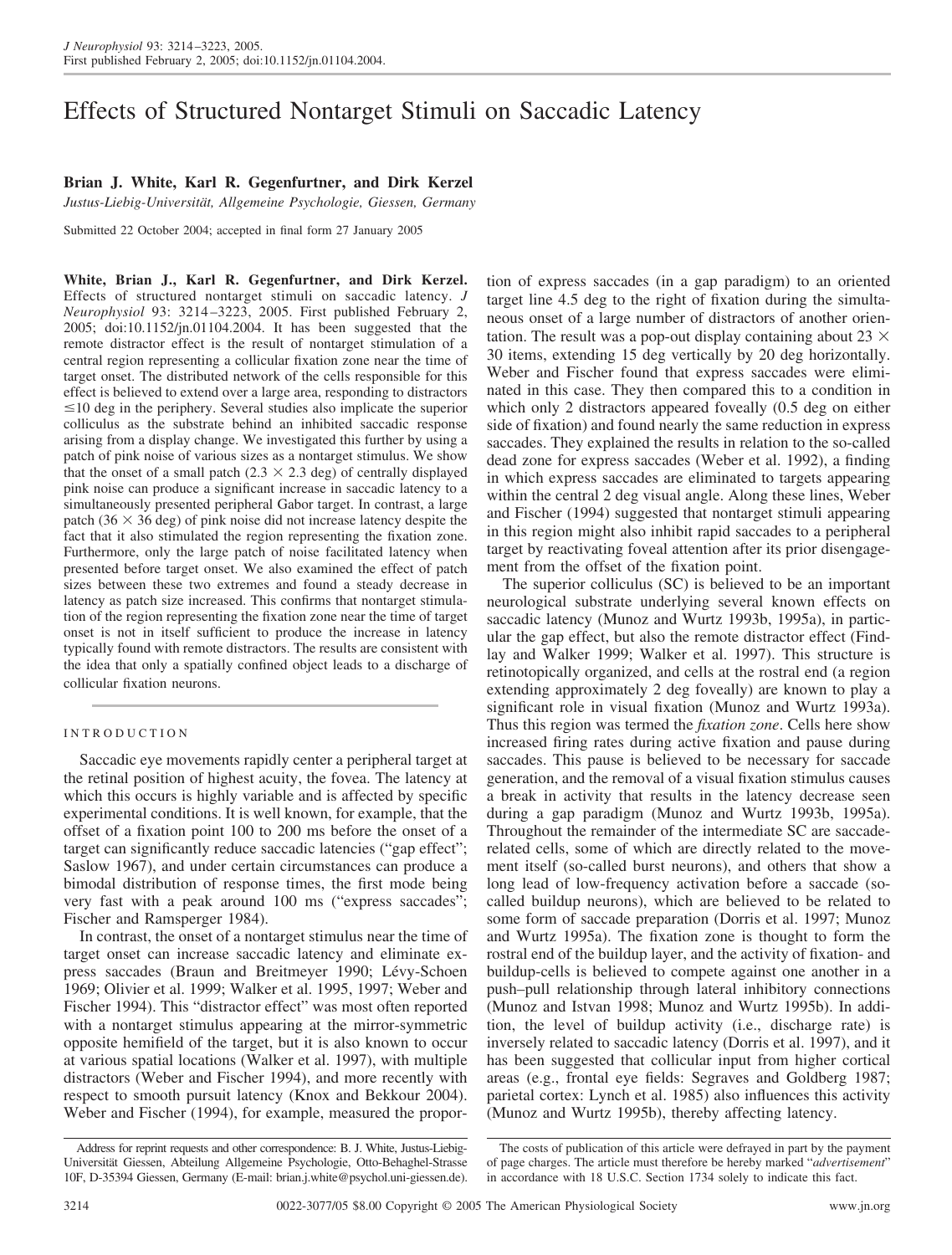A link between the fixation zone and the remote distractor effect was suggested by Walker et al. (1997). They argued that if fixation offset can decrease latency by decreasing activity in the fixation zone (allowing the early generation of a saccade), then visual onsets (i.e., distractors) within a certain central region might increase latency by increasing fixation cell activity at a critical time when a peripheral target appears. This possibility was implied earlier by Munoz and Wurtz (1993b) through a proposed link between the collicular fixation zone and the dead zone for express saccades (Weber et al. 1992). Munoz and Wurtz suggested that the onset of a stimulus within this region might also reactivate fixation cells, reducing the probability of express saccade generation.

In addition, Walker et al. (1997) suggested that the fixation zone may extend more peripherally than previously thought. They reported increased latencies with distractors presented in various spatial locations as much as 8 deg peripherally (although the greatest effect was for central distractors), with the exception of an approximately 20 deg target axis in which distractors instead modulated saccadic amplitude; that is, saccadic landing positions were between the target and distractor ("global effect": Deubel et al. 1984; Findlay 1982). Walker and colleagues therefore suggested that the fixation zone may extend as much as 8–10 deg peripherally, and this effect has been similarly shown in terms of smooth pursuit latency (Knox and Bekkour 2004). Findlay and Walker (1999) recently incorporated this finding into their model of saccade generation and proposed that the effect is visually direct and not subject to cognitive influences.

There is also evidence that lateral interactions between competing subpopulations of active saccade-related collicular neurons can account for the remote distractor effect (Olivier et al. 1999; Trappenberg et al. 2001). Under this scheme, a saccade target and a remote distractor are believed to cause 2 separate locations of activation on the collicular motor map. Then through the lateral inhibitory network along the intermediate collicular layers (Munoz and Istvan 1998), the locus of target-related activity is delayed from reaching the level necessary for triggering a saccade.

There appears to be a growing consensus that virtually any form of visual stimulation near the time of target onset has a direct effect on a saccadic response, in particular saccadic latency, as evidenced by several studies (e.g., Baccino et al. 2001; Findlay and Walker 1999; Reingold and Stampe 2000, 2002; Vergilino-Perez and Findlay 2003; Walker et al. 1997; Weber and Fischer 1994). Most of these studies suggested the SC as a possible substrate behind their effect. For example, Reingold and Stampe (2000) reported an effect in which observers, during either a visual search task or a reading task, show an inhibited saccadic response (so-called saccadic inhibition) resulting from a short display change (e.g., a homogeneous blank field flashed for 33 ms). They suggested 2 means through which collicular activity might account for this effect: *1*) either the onset of the display stimulated competing subpopulations of buildup neurons, which through lateral inhibition might have delayed a saccadic response (Munoz and Istvan 1998); or *2*) the display change stimulated an extended fixate system (Walker et al. 1997). Along similar lines, Baccino et al. (2001) reported that a bright background flicker (50 Hz) starting at target onset and ending at saccade onset (i.e., during the latency period) increased saccadic latency to a peripheral laser point target (an effect particularly pertinent to concerns of CRT monitor use). They suggested that the background flicker acted like a display of remote distractors (in line with Walker et al. 1997) and they too implicate the SC as the neurological substrate behind the effect.

Although direct stimulation of neurons at the rostral pole of the SC stops saccades (Munoz and Wurtz 1993b), it is not clear whether visual events of any sort within the area representing the fixation zone should increase saccadic latency. In particular, it is not known whether these neurons discriminate between stimulation arising from spatially discrete elements (potential objects) and a background (a texture). Recall that Weber and Fischer (1994) reported an elimination of express saccades to a target in a large field of homogeneous distractors or simply with a distractor presented foveally on either side of fixation, presumably because the items stimulated the dead zone in either case. Weber and Fischer suggested that any display that affords pop-out might inhibit express saccades by control from the attention system allowing more efficient target detection. On the other hand, McPeek and Schiller (1994) reported that rhesus monkeys can make express saccades to a target in a display that affords pop-out, provided the number of distractors is very high, making the individual nontarget elements less salient as the display begins to form more of a texture. It appears then that not all forms of nontarget stimulation of the fixation zone result in increased saccadic latency. One possibility is that nontarget elements in larger displays may have to be clearly distinct before they are interpreted by the visual system as distractors.

The purpose of this research was to directly test whether nontarget stimulation of the region representing the collicular fixation zone is sufficient to produce an increase in saccadic latency, even if such stimulation is extended to cover a region beyond 2 deg of the fovea. If this is the case, one might predict that a large form of distraction covering most of the visual field would increase saccadic latency as much as a small, foveally presented distractor (as suggested by Weber and Fischer 1994). However, if nontarget stimulation has to be a spatially confined element to produce a distractor effect, we may expect different results if we present a large spatially continuous nontarget (such as a texture). The research of McPeek and Schiller (1994) showed that nontarget stimuli must be visually discrete elements to suppress express saccades, and it may be implied that only in this case does the visual system interpret such stimuli as distractors. Thus a large texture should not increase latencies despite stimulation of the foveal fixation zone near the time of target onset. However, a reasonably small, foveally presented, patch of this texture might nonetheless be interpreted as a salient element. In this case, we predict that saccadic latency should increase.

In the present study, nontarget stimulation was in the form of a patch of pink noise (sometimes referred to as 1/f noise because it is a random noise texture whose power spectrum is approximately equal to 1 over the frequency). The power spectrum of pink noise is similar to natural images (which is about  $1/f^2$ ; Burton and Moorhead 1987), making it an interesting setting for examining saccade target selection in its own right. The target was a stationary Gabor patch (4 cycles/deg,  $S\bar{D} = 0.7 \text{ deg}^2$ , which always appeared 4, 7, or 10 deg right or left of fixation. Sometimes the nontarget stimulus consisted of only a small central patch of noise, leaving the target visible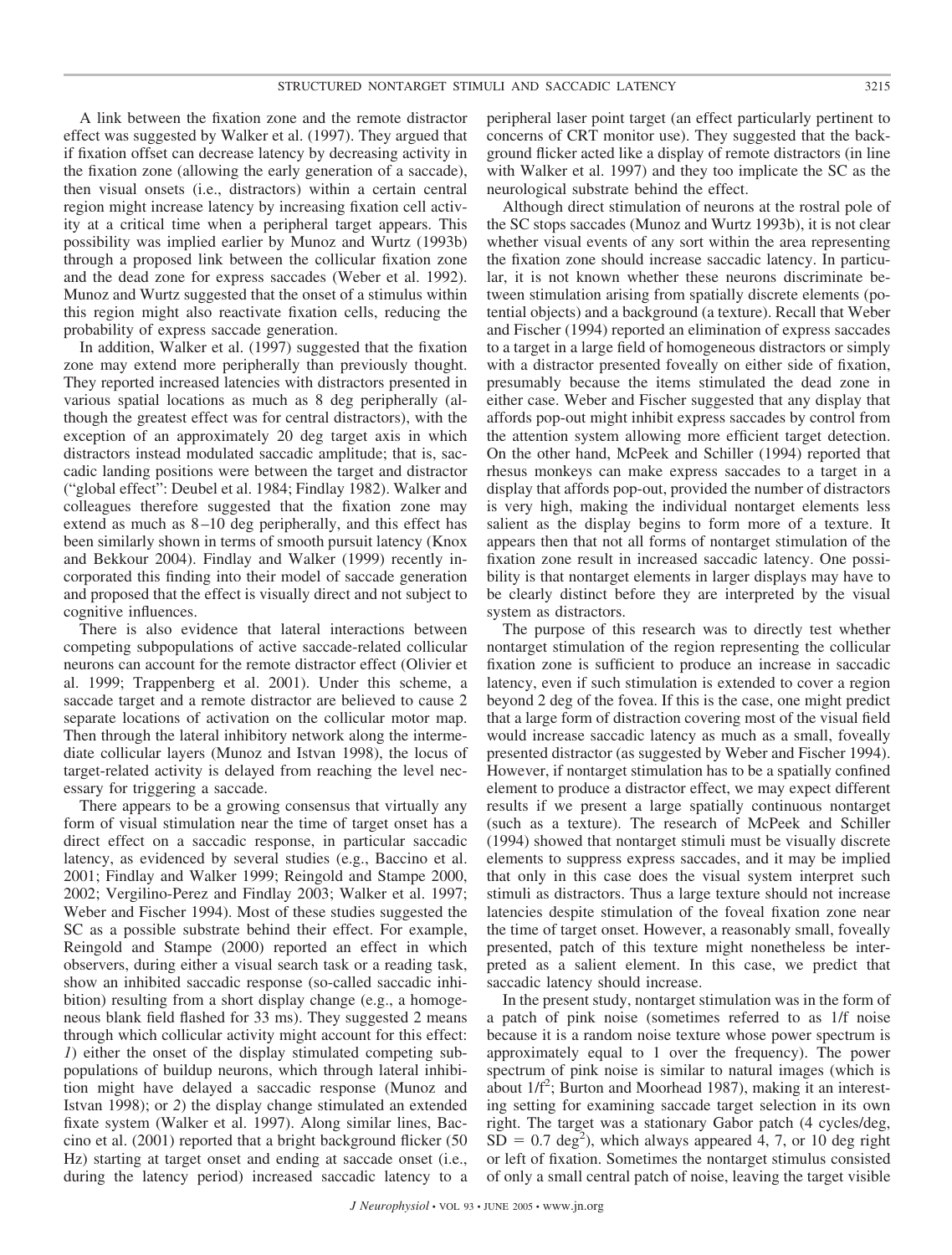

FIG. 1. *A*: sample of a small central patch of pink noise as a distractor, with a Gabor target approximately 10 deg to the right. *B*: sample of a  $36 \times 36$  deg  $(1,024 \times 1,024$  pixels) patch of noise with an embedded target at approximately 10 deg to the right. Both target and nontarget stimuli were presented at 50% contrast, with the same average luminance as the neutral gray background at 32 cd/m<sup>2</sup>. Note that actual stimulus contrast and sizes were not exactly as shown here (for demonstration only).

against a neutral gray background (see Fig. 1*A*). We compared this with a large patch of noise (essentially a background change), in which case the target was embedded in the noise (see Fig. 1*B*). We also examined the time course of these effects and the effect of varied patch sizes between these 2 extremes.

## METHODS

#### *Observers*

Two authors plus 3 additional observers took part in each experiment. All observers had normal or corrected to normal visual acuity, and were experienced in psychophysical and saccade-related experimental tasks. Observers ranged from 20 to 35 yr of age.

#### *Stimuli*

The target was a vertically oriented stationary Gabor patch (4 cycles/deg) with a Gaussian SD of 0.7 deg<sup>2</sup>. The central fixation stimulus was a bull's-eye (i.e., black with a diameter of about 0.4 deg, and a neutral gray center of the same luminance as the background, 32 cd/m2 ). Distractors consisted of a patch of pink noise, generated off-line using a MATLAB function (the size of the patches will be described in each experiment). Twenty-four randomly generated distractor patches were available for random selection on each trial of each experiment. Targets and distractors were presented at 50% contrast and had the same average luminance as that of the neutral gray background on which they were displayed (32 cd/m2 ). Previous testing revealed that contrast threshold of the target in the noise was slightly elevated relative to targets on the neutral gray background.<sup>1</sup>

## *Equipment*

Stimuli were displayed on a 21-in. CRT monitor (ELO Touchsystems) driven by an ASUS V8170 GeForce 4 MX440 graphics board at a noninterlaced refresh rate of 100 Hz. The resolution of the

<sup>1</sup> Thresholds to the stationary target Gabor in pink noise versus the neutral gray background were determined for observer BW using a staircase procedure. Both conditions with the various target eccentricities were randomly interleaved. Fixation was maintained with the aid of a central point, which remained visible throughout each trial. The target appeared randomly 4, 7, or 10 deg left or right of fixation. After each trial the observer was prompted to respond on a game pad whether the target appeared left or right, and then at which eccentricity, "near," "medium," or "distant." Thresholds were calculated by taking the average contrast of a small sample of trials during the final reversals. This is similar to a suggested method by Macmillan and Creelman (1991) for staircase procedures, and provided reasonable thresholds for our purpose. Resulting thresholds for BW for targets 4, 7, and 10 deg, respectively, were 2.9, 3.9, and 5% contrast against a neutral gray background, and 5.9, 7.7, and 7.2% contrast when the target was embedded in the noise. Target visibility was reduced in the noise.

monitor was set at  $1,280 \times 1,024$  pixels, which corresponded to physical dimensions of 37 cm wide  $\times$  29.6 cm high. At a viewing distance of 47 cm, the display occupied a retinal area of 45 deg horizontally and 36 deg vertically. Eye movements were measured using EyeLink II (video-based tracker from SR Research, Mississauga, Ontario, Canada) at a sample rate of 250 Hz.

#### *Procedure*

Calibrations were made before each block of trials (about every 90 to 140 trials), and consisted of fixating 9 consecutive bull's-eye stimuli at various locations on the screen. Average spatial accuracy for each calibration was maintained at  $\leq 0.25$  deg.

Figure 2 shows the sequence of a trial for each experiment. The fixation stimulus was present before the start of each trial. Observers had to fixate this stimulus and then initiate the trial, whenever they were ready, by pressing a key on a game pad. This allowed for a drift correction procedure at the start of each trial. In the event that observers were not fixating accurately (within 1 deg), an error tone was presented and the trial had to be reinitiated. In all experiments, the fixation was extinguished 1,000 ms after the start of a trial, and the patch of pink noise, when present, was onset at the same time in the same central location (with the exception of *expt. 1* in which the distractor appeared centrally, or 4, 7, or 10 deg above or below the fixation location). A control condition in which no distractor appeared was also always used. With the exception of *expt. 3*, the target also appeared simultaneously with these events, 4, 7, or 10 deg randomly left or right of fixation, and remained present for 1,000 ms. In *expt. 3* we varied the onset of the target  $(-100, -50, 0, 50, \text{ or } 100 \text{ ms})$ relative to fixation offset and noise patch onset. The result was a  $3 \times$ 5 factorial design [1 control and 2 distractor conditions  $\times$  5 target stimulus onset asynchronies (SOAs)].

Observers were simply requested to make an eye movement to the center of the target when it appeared, and that both speed and accuracy



FIG. 2. Sequence of events on a given trial. Except for *expt. 3* (time course of target onset), all events occurred simultaneously (1,000 ms after trial initiation). In *expt. 3*, target onset was varied relative to the remaining events. Thus when the nontarget stimulus was absent, the result was a fixation gap/overlap paradigm, which served as the control condition.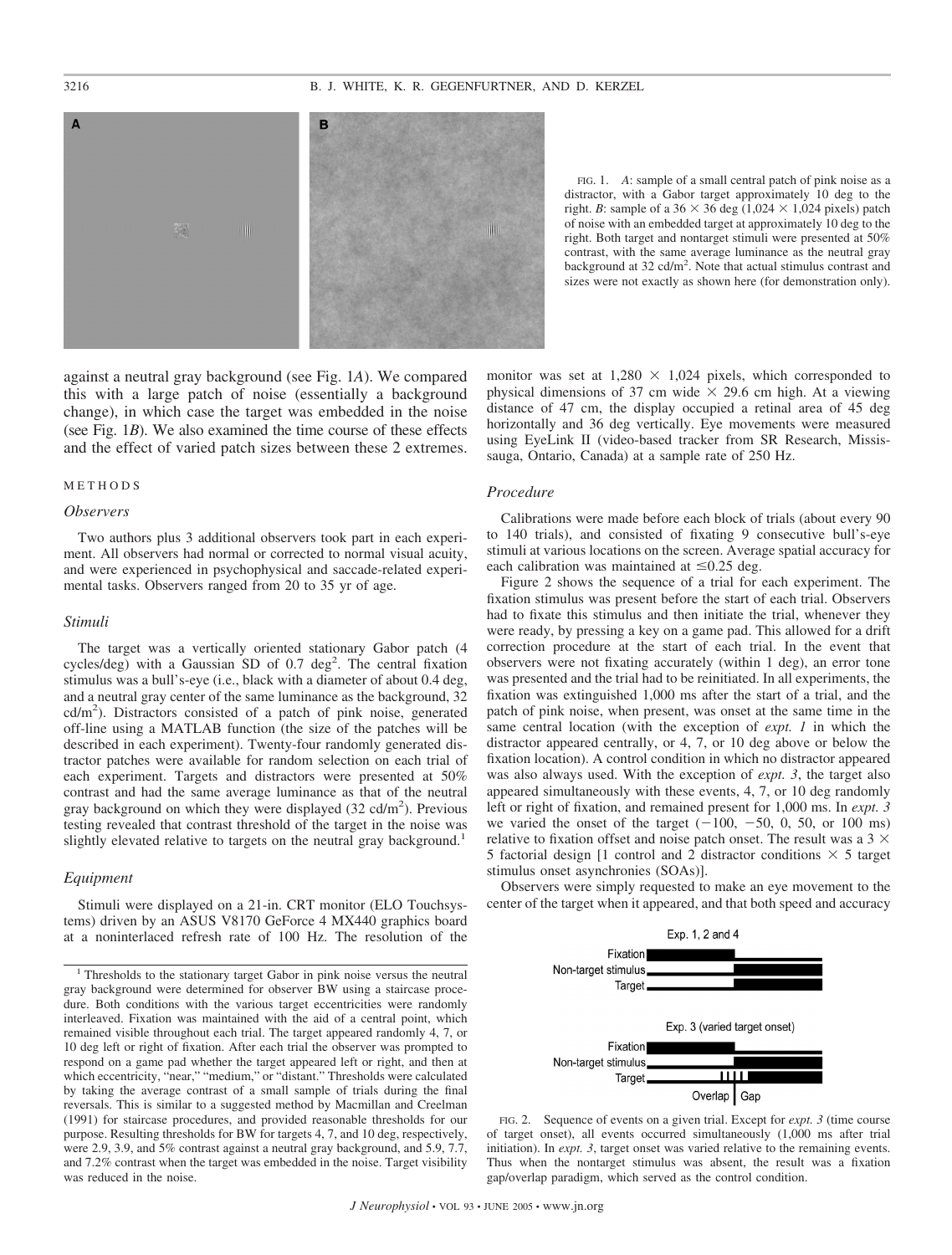are equally important. The observer's head was stabilized by a chin rest. Each observer completed  $\geq 18$  trials per condition of each experiment. Eye position and event data were recorded, and all analyses were done off-line.

## *Analyses*

Trials with direction errors, or eye traces that drifted more than 1 deg vertically or horizontally from fixation before a saccade, or more than 2 deg vertically during a saccade, were removed from analyses. In terms of accuracy, we calculated both signed and unsigned error of individual trials. Signed error was the distance of a saccade landing position from the target (in deg) along the horizontal axis, such that undershoots were represented as negative values and overshoots were represented as positive values. Unsigned error was the absolute value of the distance of the saccade landing positions from the target (in deg). Latency was the time between target onset and the onset of the first saccade, which was based on a velocity criterion  $\geq 30$  deg/s. No outlier procedure was used, but we removed trials with an error  $>3$ deg, as well as trials with latencies  $>600$  or  $< 80$  ms (saccades  $< 80$ ) ms are presumably anticipatory; Wenban-Smith and Findlay 1991). With these criteria,  $\leq 5\%$  of the total number of trials was removed, indicating that the target was clearly visible, and that the task was reasonably easy regardless of distractors.

We derived each subject's median latency, and median signed- and unsigned error, for each condition. It should be noted that all figures report the mean of the subjects' median values. With the exception of *expt. 1*, the data were collapsed across target positions (i.e., eccentricities and left vs. right locations). We used the various target eccentricities only for the purpose of decreasing predictability of the target's location.

#### *Experiment 1*

The purpose of *expt. 1* was to demonstrate that the distractor effect might be obtained with a small patch (64  $\times$  64 pixels, 2.3  $\times$  2.3 deg)

of pink noise as a distractor stimulus. When present, the distractor patch appeared either foveally, or 4, 7, or 10 deg above or below fixation along the vertical meridian, while the target appeared simultaneously along the horizontal meridian (randomly at one of the previously mentioned target locations). Walker et al. (1997) previously showed distractor effects for nontarget stimuli in various spatial locations (including the vertical axis), with the strongest effect for foveally presented distractors. We predicted a steep effect of eccentricity as well, with the strongest effect for the central distractor.

RESULTS AND DISCUSSION. *Accuracy.* Figure 3, *A* and *B* show mean signed and unsigned error, respectively, as a function of distractor eccentricity. There appeared to be more undershooting in the presence of peripheral distractors (Fig. 3*A*, signed error), so we ran a repeatedmeasures ANOVA on the 5 conditions represented in the graph (i.e., 1 no-distractor control and 4 distractor eccentricities). However, the test was not significant  $[F(4,16) = 1.72, P = 0.19]$ , indicating that the distractors did not significantly affect saccadic accuracy. Presumably distractors outside approximately 20 deg of the target axis have no effect on accuracy (Walker et al. 1997). Our data are consistent with this.

*Latency.* Figure 3*C* shows the mean saccadic latency as a function of distractor eccentricity for each target eccentricity separately (thin lines) and for the combined target eccentricities (solid, thick line). Presumably the remote distractor effect is also influenced by the ratio of distractor-to-target eccentricity (Walker et al. 1997). This does not appear to be the case in our data (Fig. 3*C*, thin lines). The latency pattern looks nearly the same regardless of target eccentricity. If such an effect is present in our data, we should see a significant interaction between target and distractor eccentricity, so we ran a 3 (target eccentricity)  $\times$  4 (distractor eccentricity) repeated-measures ANOVA to test whether this was in fact the case. The effect of target eccentricity was not significant  $[F(2,24)$  <1] and, more important, the interaction between target and distractor eccentricity was also not significant  $[F(6,24) = 1.33, P = 0.28]$ . This indicates that any effect of the distractors did not vary as a function of target eccentricity,



FIG. 3. Mean signed error (*A*) and unsigned error  $(B)$  along the target axis as a function of distractor eccentricity. *C*: thick, solid line represents mean saccade latency as a function of distractor eccentricity (target eccentricities combined). Error bars represent 1 SE. SE for the control condition (solid line) is represented by the shaded gray area. Three thin lines represent mean saccade latency for each target eccentricity separately; the 4, 7, and 10 deg targets are represented by the thin dotted, dashed, and solid line, respectively. *D*: difference values represent the mean latency of each distractor condition minus the mean latency of the control condition (target eccentricities combined).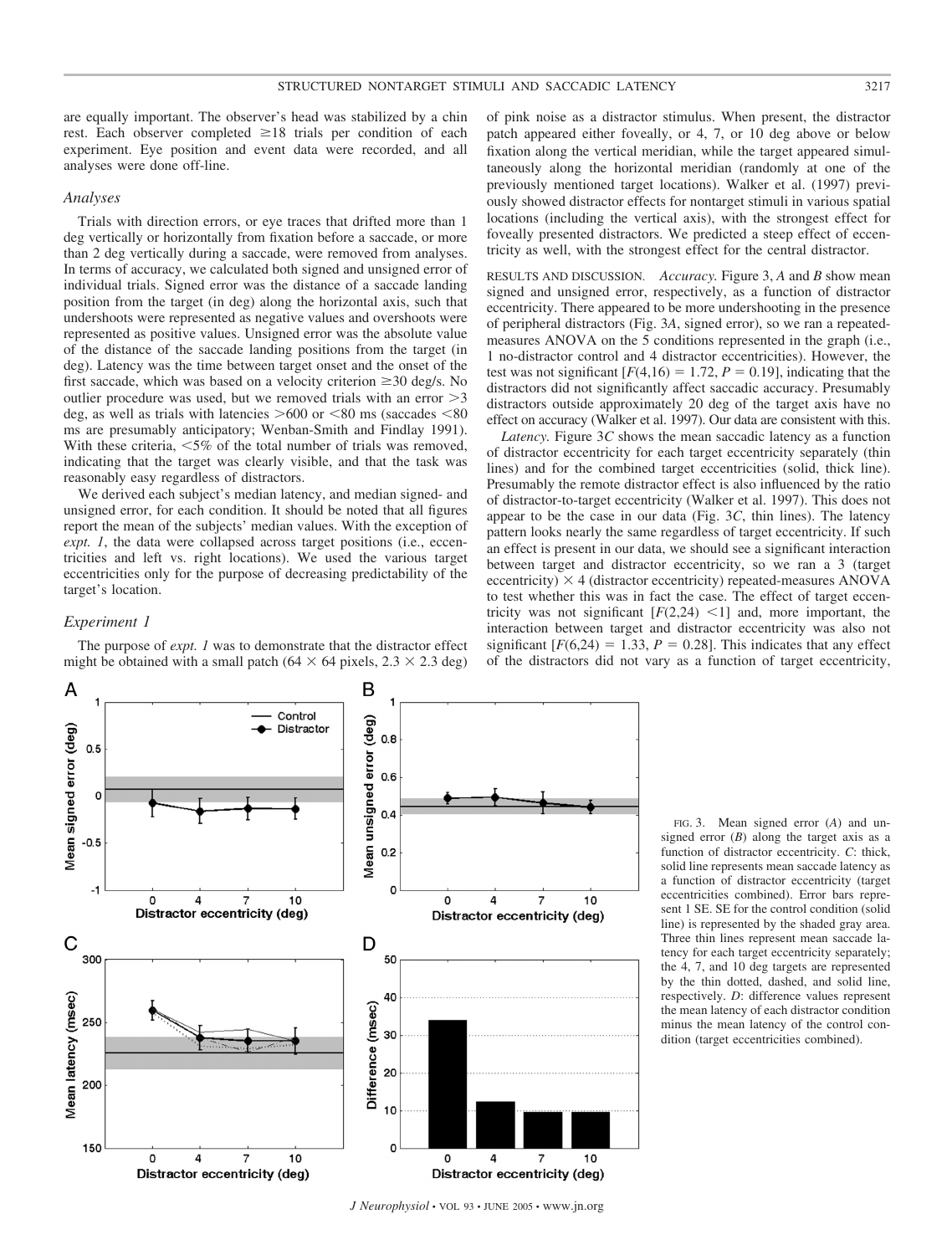although the effect of distractor eccentricity was significant  $[F(3,24) = 14.19, P < 0.001]$ . This can be clearly seen in Fig. 3*D*, which shows the difference between the distractor conditions minus the control condition (combined target eccentricities). There appeared to be a clear increase in latency for the 0 deg distractor condition relative to the control condition, but there was no obvious difference across the peripheral distractor conditions  $(0.0 \text{ deg})$ , so we collapsed these into one mean, and then ran 2 Bonferroni-adjusted pairedsamples *t*-test (0 deg distractor with the control, and peripheral distractors with the control). Only the central distractor showed a significant increase in saccadic latency relative to the control condition  $[t(4) =$ 3.66,  $P = 0.02$ ]. Latency for the combined peripheral distractors was not significantly different from the no-distractor control condition  $[t(4) = 2.77, P = 0.08]$ . In short, a small patch of centrally displayed pink noise increased saccadic latency by about 34 ms.

The lack of a significant effect for more peripheral distractors may be inconsistent with the idea of an extended fixation zone (Walker et al. 1997). However, part of the support for the idea comes from the fact that the magnitude of the effect is modulated by the distance of the distractor from the fovea, as well as physiological evidence that the proportion of direct projections from the SC to omnipause neurons in the brain stem (the activity of which is directly related to saccade initiation and termination) decreases gradually as we move away from the rostral pole (Gandhi and Keller 1997). Although our effect for peripheral distractors was not significant, it is reasonably within the range of latencies reported by Walker et al. (1997) with similar target and distractor positions (i.e., about 10 to 20 ms). Nonetheless, our effect appears to drop dramatically between the central and peripheral distractors, and then remains level up to a distractor eccentricity of 10 deg. This might suggest the involvement of separate mechanisms, one involving the fixation system (although not extending to the point proposed by Walker et al. 1997) and the other involving inhibitory lateral interactions along the remainder of the collicular motor map (Olivier et al. 1999).

We agree with Tam (1999) that an increase in fixation activity by a peripheral stimulus appears counterintuitive. Evidence against an extended fixation zone has also been suggested by the work of Fendrich et al. (1999). They used a gap/overlap paradigm in which the fixation stimulus was a square formed by 4 peripheral anchor points appearing 1, 2, or 4 deg from the square's center (the target appeared 6 deg left or right of center). These authors found that saccadic latency was facilitated (between a gap 0 and continuous overlap condition) only with fixation anchors  $\leq$  2 deg, which is inconsistent with the idea of an extended fixation system.

## *Experiment 2*

Once we established a significant distractor effect using a small patch of pink noise, we then compared this to the onset of a patch covering a larger area of the visual field  $(36 \times 36$  deg, essentially a background change). In this case the target was embedded in the noise (Fig. 1*B*). Previous testing revealed that the visibility of the target is slightly reduced in the noise relative to a neutral gray background (see footnote 1 above). Recall that Weber and Fischer (1994) used a similar comparison using oriented lines as stimuli (large vs. small central display) and found no differences between the conditions (in terms of the proportion of express saccades<sup>2</sup>). Given this fact, and the assumption that visual stimulation of an extended fixation zone can account for the effect of remote distractors (Walker et al. 1997), one might predict that latencies would increase in either the small or large patch condition. However, if nontarget stimulation has to appear as discrete elements to be interpreted as a distractor, as suggested by the research of McPeek and Schiller (1994), the large pink noise texture used here should not increase saccadic latency.

RESULTS AND DISCUSSION. *Accuracy.* Figure 4, *A* and *B* show mean signed and unsigned error, respectively, along the target axis for each condition. There is clearly no difference between either of the conditions. Accuracies were virtually identical regardless of the presence of nontarget stimulation.

*Latency.* Figure 4*C* shows mean latency for each of the conditions, and Fig. 4*D* shows the size of the effects. There was a significant effect of condition  $[F(2,8) = 12.98, P \le 0.005]$ . Subsequent Bonferroni-adjusted *t*-test revealed that only the small patch significantly increased latency  $[t(4) = 3.92, P = 0.017]$ .

As predicted, nontarget stimulation of the region representing the fixation zone may be necessary, although it is not in itself sufficient to produce the increase in latency typically found with remote distractors. Moreover, we know visibility of the target embedded in the noise was reduced relative to a neutral gray background (see footnote 1 above). We made no attempt to control for this so as to make the test more conservative.

## *Experiment 3*

*Experiment 3* was designed to examine the temporal dynamics of the effects found in *expt.* 2. We used both the small  $(2.3 \times 2.3 \text{ deg})$ and the large ( $36 \times 36$  deg) nontarget stimuli, the onset of which remained simultaneous with fixation removal. The only thing that changed was that the target could appear at various onset asynchronies  $\leq$ 100 ms before or after the distractor and fixation events (Fig. 2). Thus in the absence of a nontarget stimulus (i.e., the control condition), target  $SOAs > 0$  resulted in a gap condition, and target  $SOAs$  $0$  resulted in an overlap condition.

With this design, it could be argued that the onset of a central nontarget stimulus (in particular, the small patch of pink noise) simultaneous with fixation offset acts as an extended fixation event. However, the switch from a fixation stimulus to a distractor is perhaps better defined as a *change event* (Ross and Ross 1980). This change remains central to our study's primary purpose: that is, whether a switch from a fixation stimulus to another form of raw visual stimulation necessarily inhibits a saccadic response (presumably by sustaining the tonic firing rate of fixation neurons). In addition, a change or an onset at fixation has been shown to produce the same increase in saccadic latency (Ross and Ross 1980; see Walker et al. 1997, who noted this as well). Thus this experiment should allow us to test how the effect of each change event (i.e., nontarget stimulus) might vary with target SOA, in comparison to the no-change control condition. The control condition is expected to have its own effect of SOA as we move from fixation gap to overlap, and the question is what additional effect will the simultaneous change event have, if any?

Ross and Ross (1980) showed that a change at fixation before the onset of a saccade target can act as a warning signal, provided the interval is  $>100$  ms. When the change- and target event were simultaneous, the result was a latency increase consistent with the central distractor effect reported by Walker et al. (1997) and our current study. Braun and Breitmeyer (1990) showed that the reappearance of a fixation stimulus 100 ms or more before target onset can also facilitate saccade latency relative to its reappearance simultaneously with the target. More recently, Walker et al. (1995) examined the time-course effect of a distractor appearing in left hemifield while the target appeared mirror opposite this in the right hemifield (the fixation point remained continuously present). Again, distractors presented close to target onset (and slightly thereafter) produced the greatest latency increase, but if presented more than 100 ms before the target, latencies were facilitated.

<sup>&</sup>lt;sup>2</sup> We recognize the distinction between comparing proportions of express saccades with mean latencies. With the exception of *expt. 3*, we did not use a gap paradigm. As such, there was no indication of bimodality in our data, so we focused on mean latencies instead of proportions of express saccades. Nonetheless, variations in proportions of express saccades would also likely influence average latencies in a consistent manner, and both dependent measures have been shown to be reasonable indicators of a distractor effect, which was the primary issue.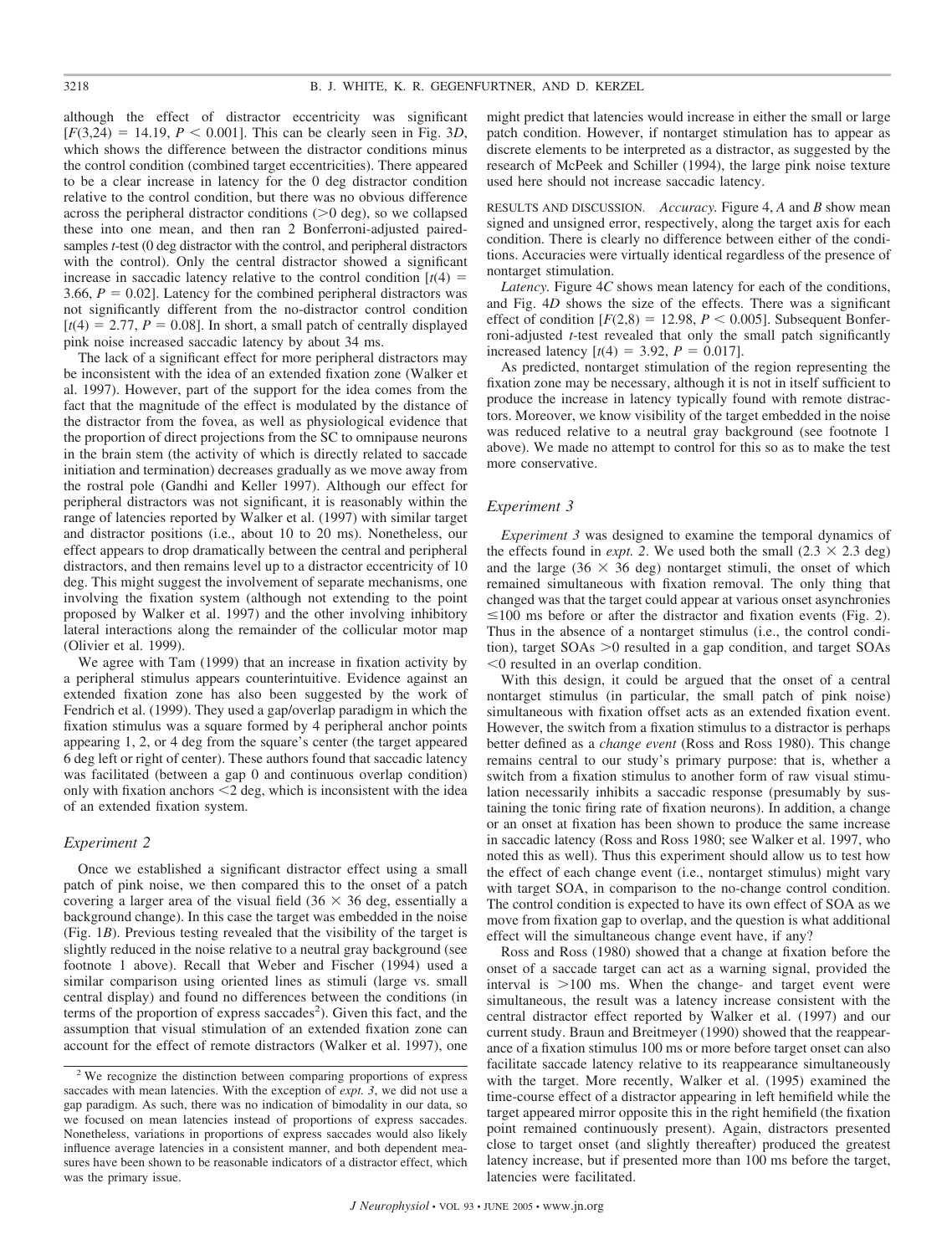

FIG. 4. Mean signed error (*A*) and unsigned error  $(B)$  along the target axis as a function of pink noise patch size. *C*: mean latency as a function of patch size. Error bars represent 1 SE. SE for the control condition (solid line) is represented by the shaded gray area. *D*: difference values represent the mean latency of the noise patch condition minus the mean latency of the control condition.

The onset of a nontarget stimulus then can facilitate saccadic latency by acting as a warning signal, although it appears to require at least a 100-ms distractor-to-target lead. It is unlikely then that the maximum distractor-to-target interval used in our paradigm (100 ms) will result in a significant warning effect with the small centrally displayed patch of pink noise. However, because the large patch of noise was not interpreted as a distractor in *expt. 2*, it might provide a reasonable warning signal. In addition, as the change event begins to occur after target onset (at target  $SOAs \le 0$ ), we were interested in whether the large patch change event would begin to interfere with the saccade.

RESULTS AND DISCUSSION. *Accuracy.* Figure 5, *A* and *B* show the mean signed and unsigned error, respectively, along the target axis for each condition. As with the previous 2 experiments, there were no obvious differences between conditions in terms of accuracy, except for a possible increase in saccadic undershooting, and increased unsigned error, in the large noise patch condition as target SOA increased  $>0$  ms. We ran a repeated-measures ANOVA on the mean unsigned error for the large patch condition only, across target SOAs. The test was significant  $[F(4,16) = 5.85, P < 0.01]$ , suggesting at least some decrease in accuracy to targets in the background of pink noise as the gap between patch onset and target onset increased (although post hoc tests were not significant). It could be argued that some local regions of the large texture of pink noise stimulated neighboring locations to the target causing a "global effect" (Deubel et al. 1984; Findlay 1982). However, the location of such a region should be random and might just as likely cause a latency increase similar to that of typical remote distractors (Walker et al. 1997), which clearly did not happen.

*Latency.* Figure 5*C* shows mean latencies for each condition across target SOAs. In terms of the control condition we see the expected decrease in latency as target SOA increases from  $a - 100$ -ms fixation overlap to a  $+100$ -ms gap. If we consider the distractor conditions relative to this, we also see a decline in latency as SOA increases, but there is also a noticeable interaction: Latencies in the small patch condition remain elevated relative to the control between SOAs of  $-100$  and 0 ms, whereas there is virtually no difference between the large patch condition and the control up to this point. At target SOAs greater than this the pattern begins to turn around, as latencies in the large patch condition continue to decrease, whereas differences between the small patch condition and the control become smaller.

Figure 5*D* shows the difference between control and distractor conditions across target SOA. Scores in the positive direction indicate a facilitatory effect on latency (i.e., a latency decrease), and negative scores indicate an increase in latency. Given the similarity in latency difference scores between SOA of  $-100$  to 0 ms, and between  $+50$ and  $+100$  ms, we collapsed the data into 2 temporal categories (SOAs  $\leq 0$ , and SOAs  $> 0$ ) before running tests. We then ran a 2  $\times$  3 (i.e., 2 target  $SOAs \times 3$  stimulus conditions) repeated-measures ANOVA on the resulting mean latencies. There was a significant interaction between SOA and stimulus conditions  $[F(2,8) = 34.17, P \le 0.001]$ .

We were primarily interested in differences of nontarget stimulus conditions relative to the no-distractor control condition, so we ran only 4 Bonferroni-adjusted paired-samples *t*-test to tease apart the interaction: the small patch versus control, and the large patch versus control, both at the early temporal period (SOAs  $\leq 0$ ), and at the later temporal period ( $SOAs > 0$ ). Table 1 shows the mean latencies and difference scores for these conditions. In short, only the small patch showed an effect at the early temporal period, and only the large patch showed an effect at the later temporal period. That is, the small central patch of pink noise resulted in a significant distractor effect, but only at target SOAs of  $\leq 0$ . The large patch of pink noise actually reduced latencies relative to the control condition when it was onset before the target. This is surprising for a number of reasons: First, the effect of the large patch of pink noise (at SOAs  $\geq$  +50) decreased latency relative to the effect of fixation gap, which is known to reduce latency itself. In addition, the small patch produced no such facilitatory effect, despite the fact that it was centrally displayed and clearly visible, as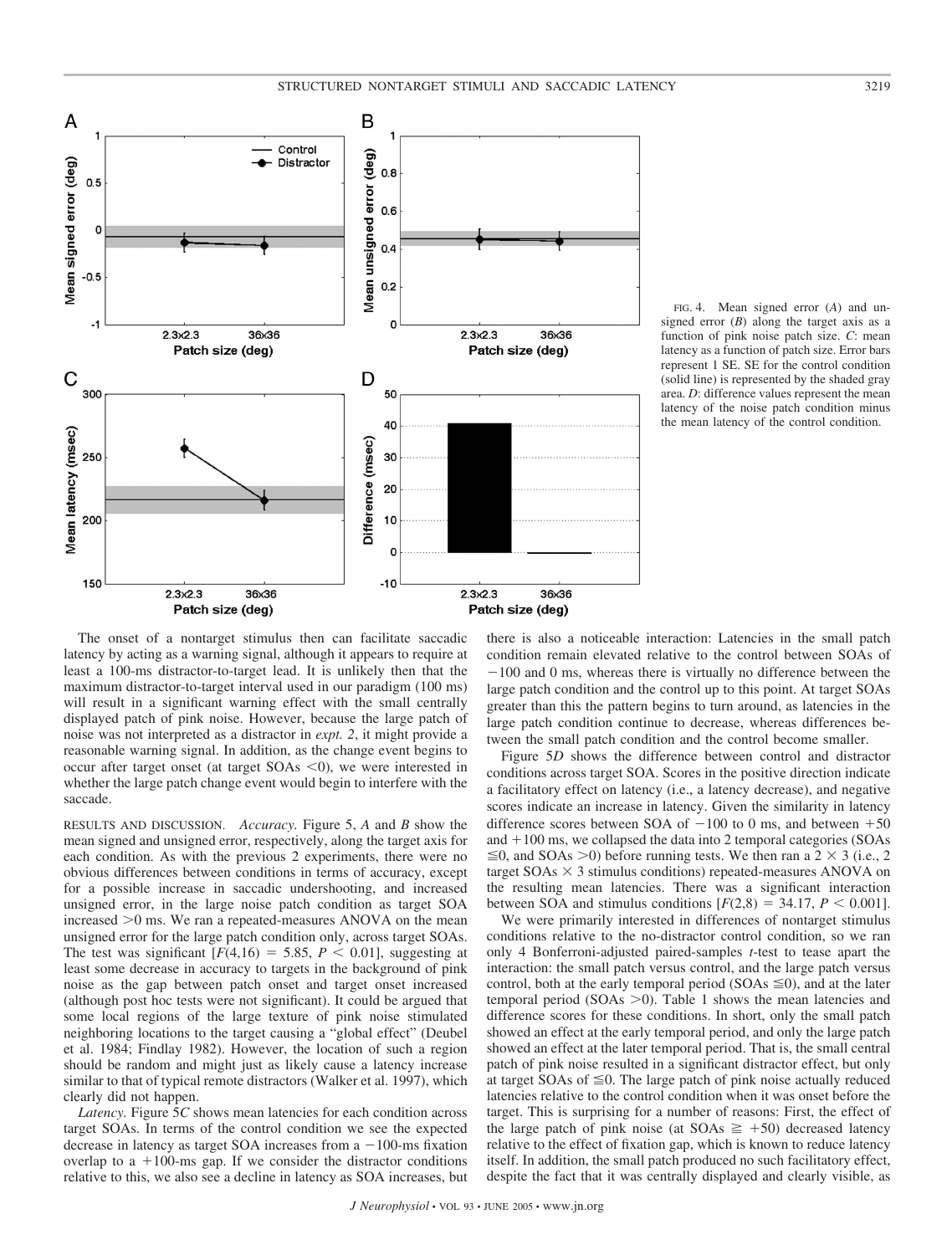

FIG. 5. Mean signed error (*A*) and mean unsigned error  $(B)$  along the target axis as a function of distractor condition and target stimulus onset asynchrony (SOA). *C*: mean latency as a function of distractor condition and target SOA. Error bars represent 1 SE. *D*: difference values represent the mean latency of the control condition minus the mean latency of the distractor condition for each target SOA. Positive scores represent a facilitatory effect (i.e., latency decrease) relative to gap (target  $SOAs > 0$ ) and overlap (target  $SOAs \le 0$ ) control conditions. Negative scores represent increased latency with respect to the control conditions.

evidenced by the significant latency increase at  $SOAs \leq 0$ . Furthermore, recall that the visibility of our target was reduced in the background of noise, relative to neutral gray (see footnote 1 above). This effect is also in strong contrast to research suggesting a display change causes in an inhibited saccadic response (Reingold and Stampe 2000, 2002).

Facilitation from the large patch may be at least partially a warning effect. Distractor stimuli have been shown to produce warning effects, but typically at earlier onsets relative to the target (gaps of  $>100$  ms; Braun and Breitmeyer 1990; Ross and Ross 1980; Walker et al. 1995). It is possible that because the large noise display was not interpreted as a distractor, its effect as a warning signal may have been more effective than the small patch. Nonetheless, at least part of the facilitatory effect of fixation gap is attributed to a warning signal (Kingstone and Klein 1993; Reuter-Lorenz et al. 1995), and the prior onset of the large patch of random noise in this experiment significantly reduced latency relative to this. We will discuss another possibility later related to the statistical property of pink noise.

We recognize that there is some indication of a leveling-off of the gap effect in the control condition from an SOA of 0 to  $+100$  (Fig. 5*C*). It could be argued that the interaction is attributed to this rather

TABLE 1. *Mean latencies and difference scores for nontarget stimulus conditions relative to no-distractor control condition as a function of SOA (Expt. 3)*

| Condition                  | $SOA \leq 0$                  | SOA > 0                   |
|----------------------------|-------------------------------|---------------------------|
| No-distractor control      | $M = 236$ , SE = 9.9          | $M = 186$ , SE = 12.2     |
| $2.3 \times 2.3$ deg patch | $M = 272$ , SE = 5.3          | $M = 192$ , SE = 11.3     |
| $36 \times 36$ deg patch   | $M = 239$ , SE = 6.6          | $M = 166$ , SE = 9.8      |
| Control—small patch        | M diff = $-36$ ,* SE = 4.9    | M diff = $-6$ , SE = 3.1  |
| Control—large patch        | <i>M</i> diff = 3, $SE = 4.1$ | M diff = $20$ ,* SE = 4.1 |

 $*P < 0.01$  (with Bonferroni adjustment).

than the nontarget stimulus conditions. However, despite the robustness of the gap effect, its size is likely to depend on the degree to which the conditions under which it is tested facilitate express saccades (Wenban-Smith and Findlay 1991). We believe that the reduced target predictability in our study compared to that of typical gap studies explains part of this discrepancy (Schiller et al. 2004). Had express saccades been present in our data, we suspect that the slope of both the control and nontarget stimulus conditions would have been steeper during the gap interval, but the interaction would still be present. Furthermore, all trials from all conditions were randomly interleaved, so we see no systematic reason why the interaction might be more attributable to the control rather than to experimental conditions. It is also important to note that there is consistently no deviation between the control and large patch condition up to an  $SOA = 0$  ms (Fig. 5*C*). This provides a clear indication that the large patch of noise had no effect on the mechanisms influencing saccade latency during this period. Only after an  $SOA > 0$  do we begin to see a difference, which can be attributable only to the single difference between these two conditions: the onset of the large nontarget stimulus.

## *Experiment 4*

We have established that a small  $(2.3 \times 2.3$  deg) patch of pink noise can result in a significant distractor effect even if presented  $\leq 100$  ms after target onset, and that the opposite effect can occur with prior onset of a larger portion (36  $\times$  36 deg) of the same stimulus. The purpose of this experiment was to test various patch sizes between these 2 extremes. One limitation was that we could increase the patch of noise only up to a certain size, after which it would overlap with the least eccentric target location. Thus only patch sizes below this limit were used. Nonetheless we were able to vary the size from just below the limit of the collicular fixation zone, as defined by Munoz and Wurtz (1993a), to reasonably above it. Each unit of size increase was nearly double the area of the former. Physical patch sizes were  $45 \times$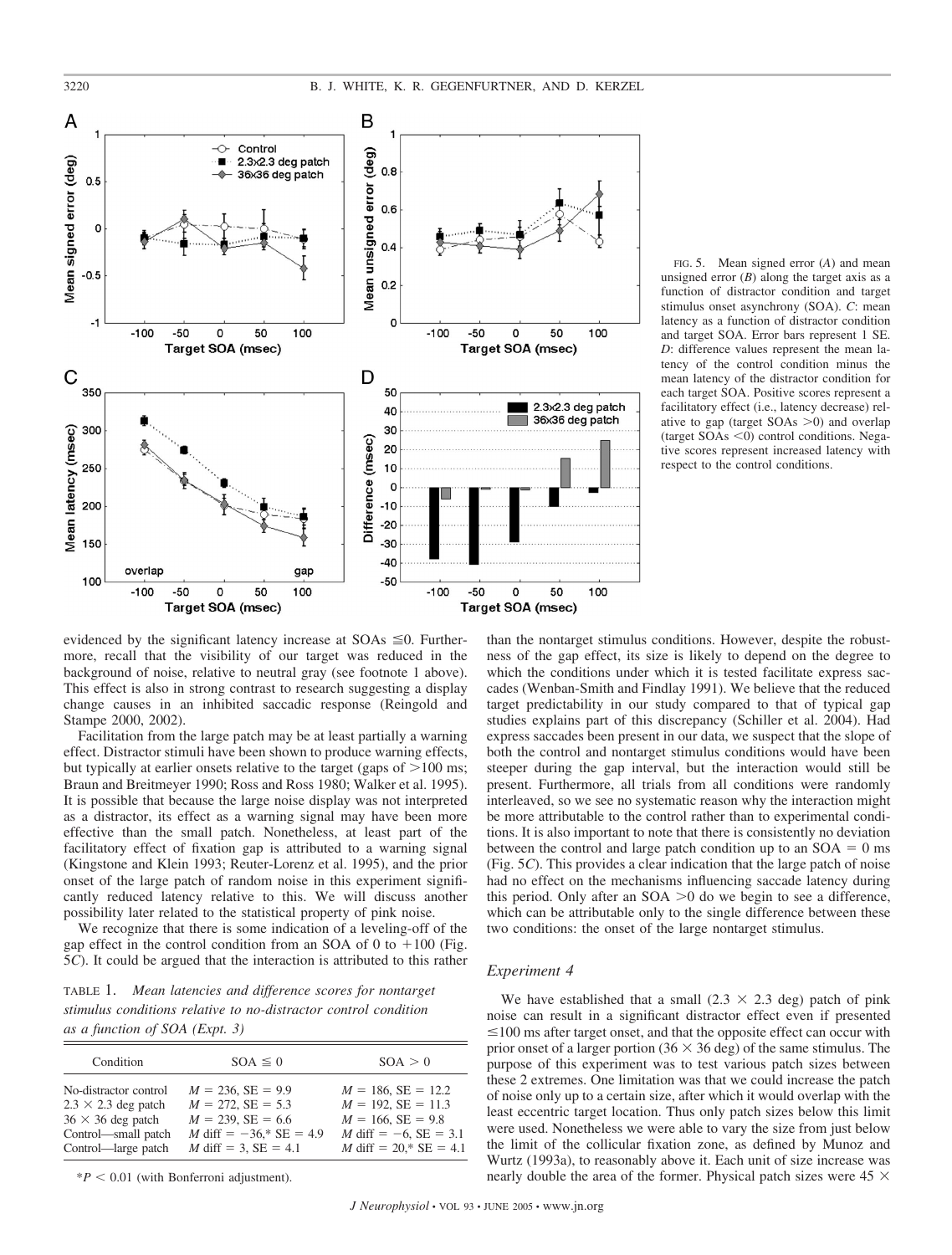45 pixels,  $64 \times 64$  pixels,  $90 \times 90$  pixels, and  $128 \times 128$  pixels. This corresponded to visible patch sizes of about  $1.6 \times 1.6$  deg,  $2.3 \times 2.3$ deg,  $3.2 \times 3.2$  deg, and  $4.5 \times 4.5$  deg, respectively.

We were unsure whether we would see an initial increasing distractor effect as the size of the noise patch increased, or if the effect would begin to fade immediately toward that which we found for the large portion of noise. Weber and Fischer (1994) found an increasing effect as the size of a small, square distractor increased from  $0.1 \times 0.1$ deg to  $0.2 \times 0.2$  deg to  $0.4 \times 0.4$  deg (the target being also a small square of  $0.2 \times 0.2$  deg). Although these stimuli were much smaller than ours, Weber and Fischer's data do indicate that the effect is particularly sensitive to small changes in size.

Because the effect of remote distractors decreases with eccentricity (Walker et al. 1997), it could be argued that an effect of distractor size in this experiment is the result of the high-contrast edges stimulating increasingly eccentric locations along the presumed fixation zone, rather than the surface area of the patch itself. Thus we included additional data from 4 of our subjects on a control experiment using edge-filtered patches. These patches were generated by gradually, eccentrically reducing contrast at the edges to 0% at a rate of about 3.3% per pixel over 30 pixels (about 1 deg). Visibly, the edge-filtered patches were designed to be nearly identical in size to the originals. The data from this experiment are included within the same plots.

RESULTS AND DISCUSSION. *Accuracy.* Figure 6, *A* and *B* show the mean signed and unsigned error, respectively, along the target axis for each condition. The gray circles with dotted lines represent the data of the 4 subjects that also completed the edge-filtered control experiment. What is immediately obvious is the overall greater amount of overshooting (signed error, Fig. 6*A*) in the edge-filtered experiment. Because this was also true between the no-distractor control conditions of the original and edge-filtered experiment (which were essentially identical in design), we attribute the difference to factors outside our experimental manipulation. More important, there were no significant differences in accuracy between distractor and no-distractor condi-

tions for either the original experiment [signed error,  $F(4,16) = 1.70$ ,  $P = 0.20$ ; unsigned error,  $F(4,16) = 1.44$ ,  $P = 0.27$  or the edgefiltered experiment [signed error,  $F(4,12) = 1.46$ ,  $P = 0.54$ ; unsigned error,  $F(4,12) = 1.02$ ,  $P = 0.43$ ]. Thus saccadic accuracy was again not significantly affected by the presence of our nontarget stimuli.

*Latency.* Figure 6*C* shows the mean latency for each of the conditions. Figure 6*D* shows the size of the effect. The edge-filtered control experiment is represented by the open circles with the dotted line. As can be seen, latencies showed a steady decrease as the size of the central pink noise distractor increased, and the same is true for the edge-filtered control experiment. A repeated-measures ANOVA revealed a significant effect of patch size  $[F(3,12) = 5.31, P \le 0.05$ (original experiment), and  $F(3,9) = 8.15$ ,  $P < 0.01$  (edge-filtered experiment)].

The results of *expt. 4* give us a sense of the degree to which the distractor effect is modified by changes in distractor size. Because the same result was obtained in the edge-filtered control experiment, it is unlikely that the effect arose from the high-contrast edges stimulating increasingly eccentric locations of an extended fixation zone. The effect is therefore more likely related to the overall surface area of the patches. One possibility is that modification of the nontarget size is related to the degree to which it is interpreted by the visual system as a salient element in the visual field. Whether this is based on some absolute size or relative to the target size would require further testing. Physiologically, this effect might also stem from the possibility that the smaller patch is simply better at driving fixation mechanisms. Nonetheless, this experiment again brings into question the proposed nature of the mechanisms underlying increased saccadic latency ascribed to the appearance of nontarget stimuli.

#### GENERAL DISCUSSION

In sum, the experiments presented here supported our predictions: We demonstrated that the remote distractor effect is



FIG. 6. Mean signed error (*A*) and unsigned error (*B*) along the target axis as a function of size of central distractor patch. Gray circles with dotted lines represent the edge-filtered control experiment. No-distractor control condition of this experiment is represented by the flat dotted line. *C*: mean latency as a function of the size of central distractor. Error bars represent 1 SE. SE for the no-distractor control conditions is represented by the shaded black region on the *left* (primary experiment), and the shaded gray region on the *right* (edge-filtered experiment). *D*: difference values represent the mean latency of the noise patch condition minus the mean latency of the control condition. Note that each increase in patch size represents approximately twice the area of the former (e.g.,  $1.6^2$ ,  $2.3^2$ ,  $3.2^2$ , and  $4.5^2$  = 2.6, 5.3, 10.2, and 20.3, respectively).

*J Neurophysiol* • VOL 93 • JUNE 2005 • www.jn.org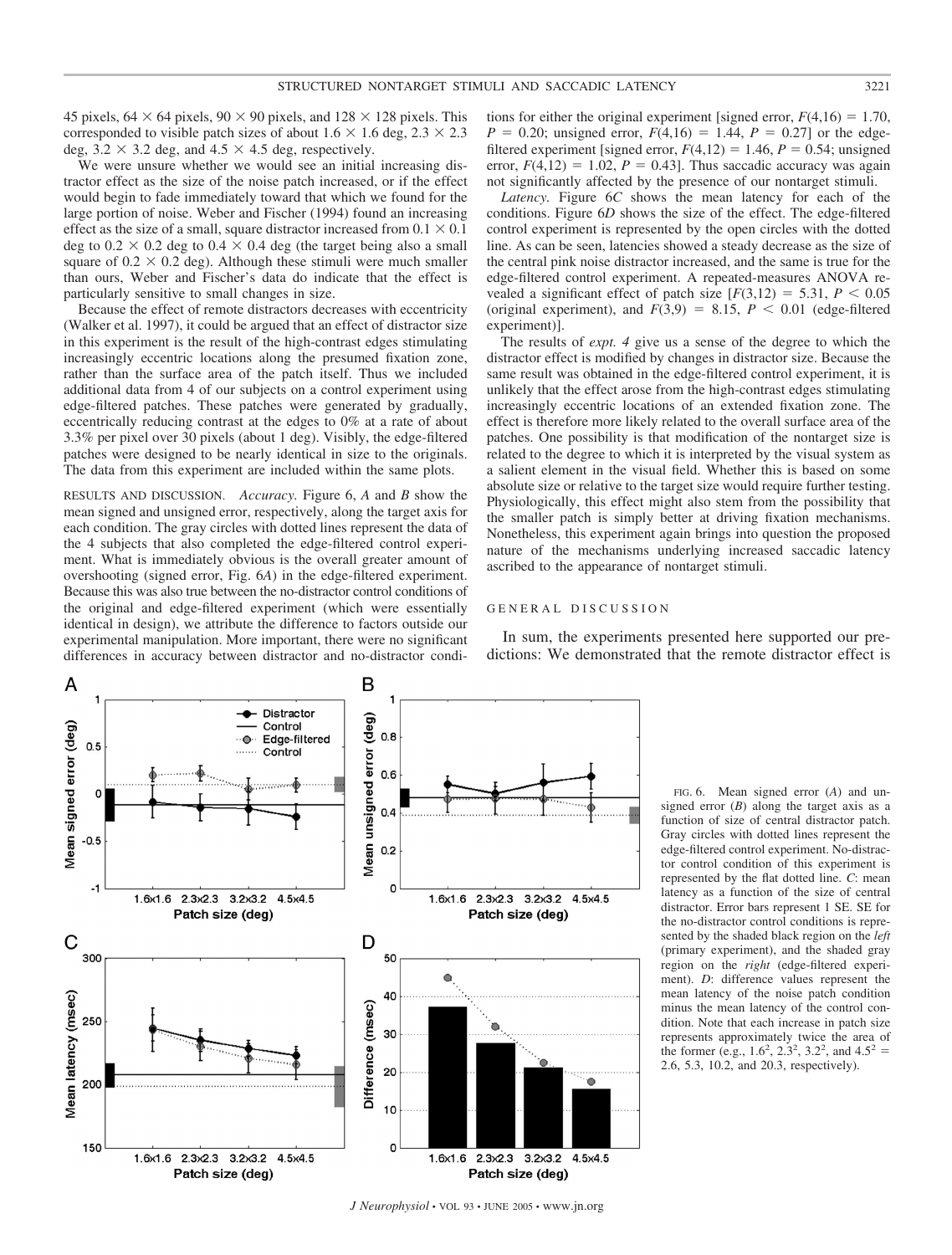possible with a small patch of pink noise as a distractor (*expt. 1*). More important, we confirmed that raw visual stimulation of the central region representing the collicular fixation zone is not in itself sufficient to produce a significant increase in saccadic latency to a simultaneously presented target (*expt. 2*). This may have been implied from the study by McPeek and Schiller (1994), although to the best of our knowledge no one has made this distinction or put it to a direct test. Recall that McPeek and Schiller showed that the numerosity of nontarget elements in a pop-out display affects whether express saccades are possible (i.e., only a background of very densely packed nontarget stimuli permitted express saccades). Presumably densely packed nontarget stimuli permit rapid oculomotor target selection because there are no distinct elements that the visual system might interpret as a distractor. It is possible that the large (36  $\times$  36 deg) nontarget display of pink noise in the present study did not increase latency for the same reason (see footnote 2 above).

Physiologically, it is possible that the display-sized nontarget stimulus used here was simply not adequate to drive the cells responsible for visual fixation. It is also unlikely that local regions of this random noise texture activated other subpopulations of saccade-related collicular neurons, which might have subsequently increased latency through lateral inhibitory interactions (Munoz and Istvan 1998; Olivier et al. 1999). It is questionable then whether a background change without the presence of obviously salient elements should drive fixation- or saccade-related collicular cells. Recall that Reingold and Stampe (2000, 2002) reported an inhibited saccadic response as a result of a flashed display change (e.g., a homogenous blank field). This inhibitory effect was shown to occur as early as 60 ms from the onset of the flashed event, so Reingold and Stampe implicated the SC as the only possible substrate behind the effect because it can receive direct visual input in as little as 35 ms (Rizzolatti et al. 1980). In essence, they argue that either the onset of the display stimulated competing subpopulations of buildup neurons, which through lateral inhibition might have delayed a saccadic response (Munoz and Istvan 1998), or the display change stimulated an extended fixate system (Walker et al. 1997). Similarly, Baccino et al. (2001) interpreted the effect of a background flicker on saccadic latency as "an area of remote distractors that inhibit, i.e., produce longer latencies in simple horizontal saccades," in reference to Walker et al. (1997).

What then might account for the difference between our data and the saccadic inhibition effect reported by Reingold and Stampe? Unfortunately it is not possible to adequately answer this question without further research. We know, however, that the difference is not likely attributable to a luminance change between the original and change display. Both target and nontarget stimuli in our experiments had the same average luminance  $(32 \text{ cd/m}^2)$ , and the effect reported by Reingold and Stampe (2000) has been shown with an original and change display of equal luminance. Although the change in Reingold and Stampe's paradigm is flashed for only 33 ms (whereas ours remained present once onset), we suspect that this also cannot account for the difference.

In addition, we have shown that the prior onset of the display-sized pink noise texture (*expt. 3*) can reduce latencies relative to a neutral gray control condition, and this effect occurs at a shorter nontarget to target gap  $(\leq 100 \text{ ms})$  than is typically found with distractors as warning signals  $(>100 \text{ ms})$ ; Braun and Breitmeyer 1990; Ross and Ross 1980; Walker et al. 1995). We suggested that the onset of this large texture might have provided a more effective warning signal because it was not simultaneously interpreted as a distractor like the small patch. Nonetheless, at least part of the effect of fixation offset is assumed to be attributed to a warning signal (Kingstone and Klein 1993; Reuter-Lorenz et al. 1995), and mean latency in our large noise-patch condition was significantly reduced relative to this.

Another possibility alluded to earlier is that the structure of a pink noise texture has some special properties that might permit rapid saccade target selection. For example, there is evidence that the visual system is optimized for the 2nd-order (i.e., Fourier) composition of natural images in general (Párraga et al. 2000) and for detecting animals in such images (Thorpe et al. 2001). Saccadic target selection may also be optimized for the 2nd-order image properties of pink noise given its similarity to natural images in this regard. Examination of such low-level image attributes on saccadic performance is an intriguing area for further testing.

Finally, we have shown the degree to which manipulations in the size of the central distractor can significantly affect saccadic latency (*expt. 4*). Each unit of increase, in which the patch doubled in size, was accompanied by a steady decrease in latency. This effect was nearly identical when we filtered out the high-contrast edges of the patches, so it is unlikely to be attributable to such edges stimulating increasingly eccentric locations along an extended fixation zone (Walker et al. 1997). We proposed that as the size of the texture increased it was no longer interpreted by the visual system as a salient element (such as a figure or an object) in the visual field. Another possibility mentioned earlier, although perhaps not mutually exclusive from the previous suggestion, is that as patch size increased, its ability to drive collicular fixation neurons decreased. This is not necessarily inconsistent with an extended fixate system. Findlay and Walker (1999) noted that their idea of such a system was not meant to imply that the receptive fields of fixation neurons extended 10 deg, only that the distributed network of these cells might extend to this extreme. Our results do support the idea that the foveal region is particularly sensitive to nontarget stimulation, provided the stimulus is small enough to act as a fixation target. What is less clear is whether the effect for peripheral distractors reflects an extended fixation region, or whether such a result is better explained by the competitive interaction mechanism suggested by Olivier et al. (1999). We believe our results, in particular the lack of a target  $\times$  distractor interaction in *expt. 1*, suggest the latter explanation.

We realize that we have limited this discussion to the SC at the expense of oversimplification. It has been known for some time that the SC receives signals from various cortical areas (e.g., frontal eye fields: Segraves and Goldberg 1987; lateral intraparietal area: Lynch et al. 1985). It is also believed that the SC is an important structure for integrating these signals (Trappenberg et al. 2001) before sending a final message to the saccade generating circuitry in the brain stem, but it is beyond the scope of this paper to speculate on how these signals might contribute to the effects reported here. Our emphasis on the SC was purely motivated by its presumed role in the remote distractor effect (Findlay and Walker 1999; Olivier et al. 1999;